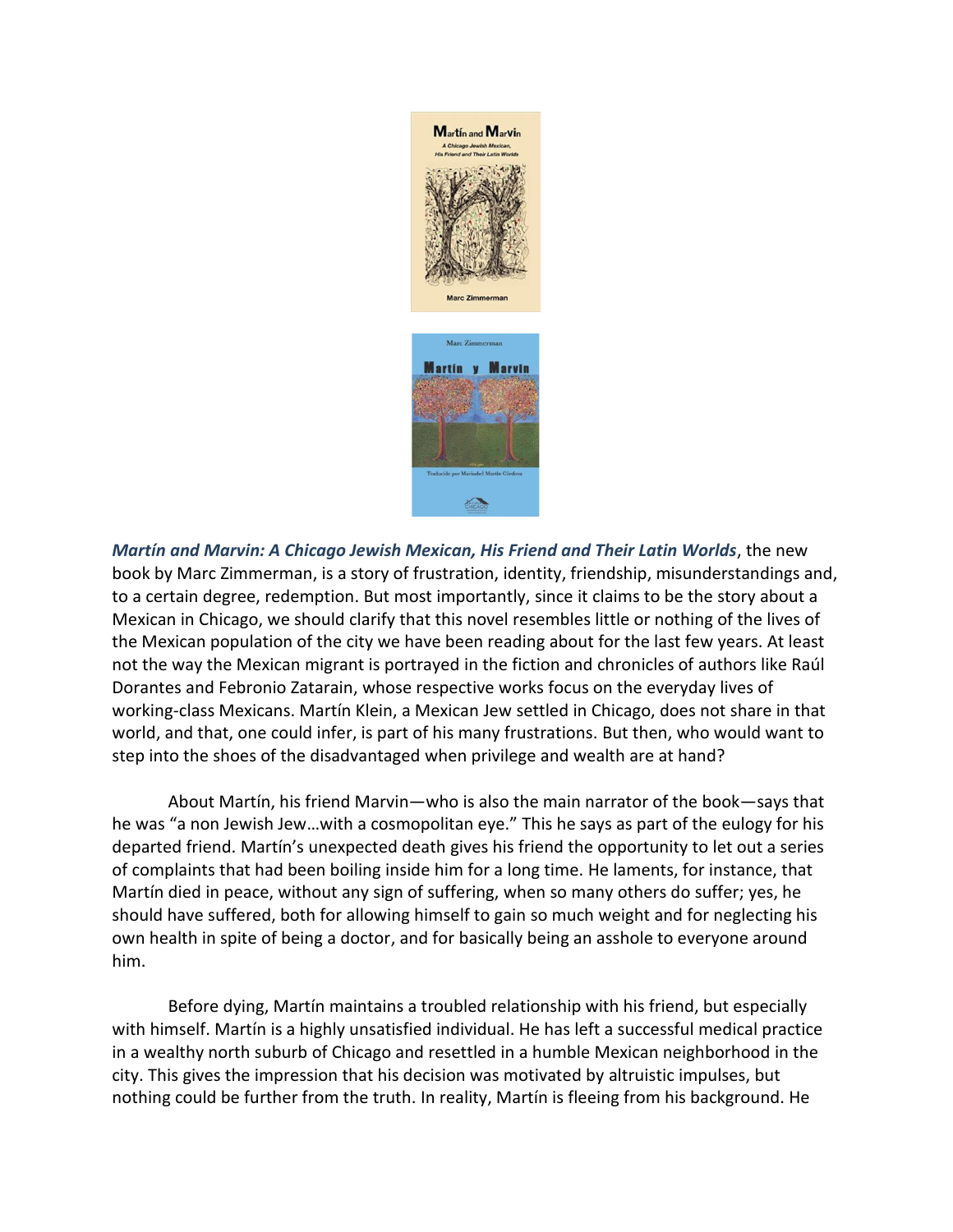resents his upbringing, the career he was forced to study, the niceties of the patients he served in a country he only half considers his own. But, most importantly, he is frustrated by the fact that he can't exclusively pursue drawing, reading and writing, which apparently are his true passions.

Martín's artistic inclination, in turn, is the main point of tension with his friend Marvin, who resents Martín's creative side and his liberty to read and make literary connections that the latter, as a literature professor, has not even thought of. Another point of contention is his luck with women, which Marvin envies, but not nearly as much as he despises Martín's stinginess, his unwillingness to foot the bill even for the dates that sweeten his otherwise bitter life.

Even though Zimmerman's novella revolves mainly around the tense relationship and existential feud between the friends, there are also moments of a heightened social consciousness that I would have liked to see more of. For instance, the incredible moment when a working-class Mexican-American woman finds herself uneasy at a gathering of cosmopolitan intellectuals in Chicago. One of those present goes on and on for hours trying to explain what Mexico, his country, is all about. Sensing that his fancy speech is nothing more than abstract notions that do not reflect her values or her background, Mercedes reacts, accusing Mexican intellectuals of being nothing than a bunch of "shit-eating" elitists who know nothing of life, illustrating thus the inequality and class resentment that have plagued Mexican society for centuries. And as though resentment itself were not quite enough, she further adds, in an overtly racist remark that "*yo sí soy mexicana, yo sí sé qué es ser mexicana de verdad.*"

Another memorable moment occurs when Marvin's wife, while vacationing with him and their peculiar friend, explains to her husband why she was delayed with Martín, saying that, while Marvin waited in line for hours, his friend "had to go here and there and then he had to piss or shit or whatever, and then sit and eat so he could piss or shit all over again." That such scene would occur in no other place than the Vatican makes one think of Martín as an itinerant and comical version of the mythical Roman senators of yore, who would puke all they had just eaten so they could eat and puke again.

Although *Martín and Marvin…* gives one the impression that this is a book deeply obsessed with the topic of identity, only in the end does one realize that the contrary might be the case. Toward the end of the book, one senses that, for Marvin, the narrator, identity has become a burden, and that neither his marriage to a Latina nor the sanctity of a synagogue are safe places for a soul in search of true individual meaning. In a narrative that comes full circle only on its very last page, Marvin, blessed by the wisdom of old age, realizes that identity is nothing but a fallacy, and that Jewish-Mexican, Jewish-Puerto Rican, Mexican, and Mexican-American are nothing but arbitrary labels imposed on us and that we are often made to wrestle with mindlessly. Or at least that is what the poetic imagery, philosophical depth, and the redemptive tone of the ending of *Martín and Marvin…* seem to suggest.